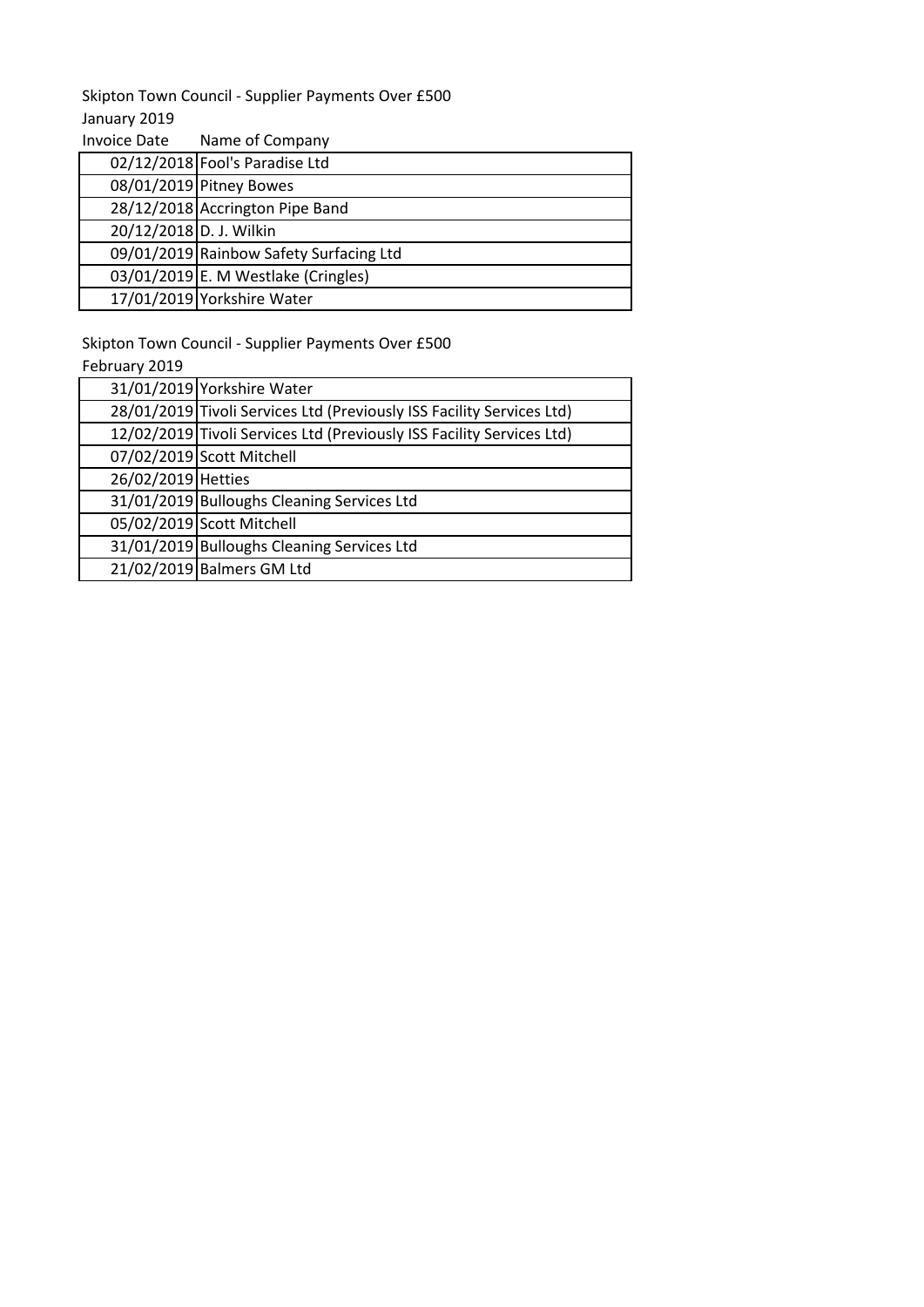Reason

Entertainment at Christmas 2018 Market

Postage Costs - Franking Machine

Entertainment Christmas 2018 Market

Rebuilding of Dry Stone Wall - Bold Venture Playground and Waste Removal at Middletown Allotments

Repairs to Safety Surfacing at Broughton Road Play Area

Rental of Storage Space at 29 High Street Skipton - Annual Charge for Skipton Market

Water Services to Allotments North Parade

Water Services to Allotments Broughton Road

Routine Works Grounds Maintenance Contract 2018-2019 (Jan 19)

Routine Works Grounds Maintenance Contract 2018-2019 (Nov 18) - invoice not sent previously

Tree Work Shortbank Recreation Ground

Frontager Rent - Hetties

Cleaning and Securing of Toilets (Jan 19)

Tree work at The Wilderness Site

Cleaning and Securing of Toilets (Dec 18)

Purchase of Tractor & Trailer